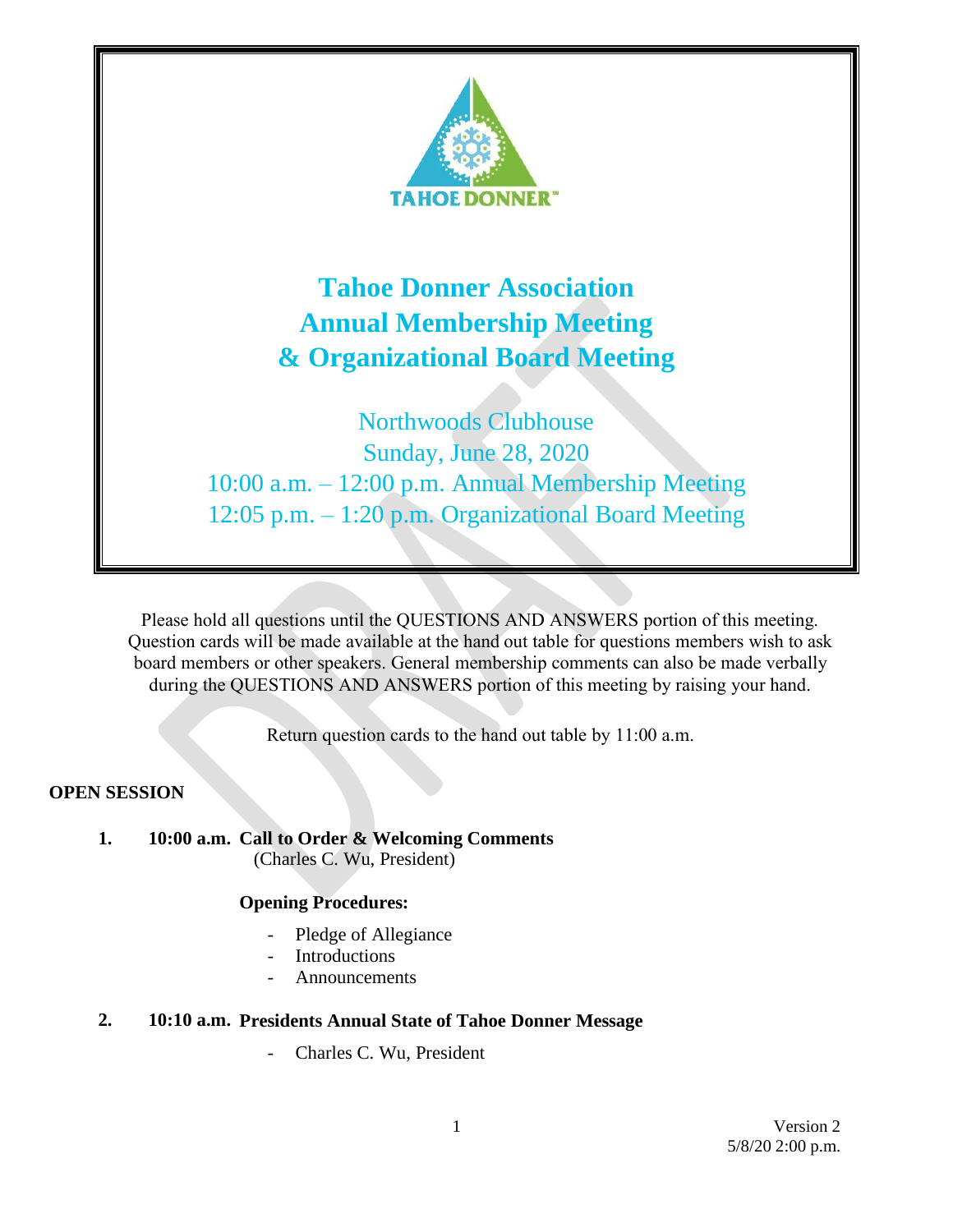#### **3. 10:20 a.m. Treasurer's Report**

Jeff Connors, Treasurer

#### **END OF QUESTION SUBMITTAL PERIOD at 11:00 a.m.**

### **4. 10:30 a.m. Keynote Speakers**

- Bill Seline Fire Chief, Truckee
- Ken Cutler Nevada County Health Officer

### **5. 11:30 a.m. New General Manager – Introduction**

- David Mickaelian

# **Voting for the 2020 Board of Directors' Election closes at**

## **11:30 a.m.**

## **6. 11:40 a.m. Member Comments, Question and Answer**

Membership comments and submitted questions are welcome at this time.

**7. 12:00 p.m. Introduction of 2020-2021 Board of Directors** Brent P. Collinson, Inspector of Election

# **8. 12:05 p.m. 2020-2021 Board will reconvene in the Northwood Clubhouse, Mezzanine Conference Room.**

**9. 12:10 p.m. Action: Election of Officers, Board of Directors**

**10. 12:25 p.m. Discussion/Action: Board will discuss and set a planned annual regular board meeting schedule plus a possible special meeting schedule**

# **11. 12:40 p.m. Discussion/Action: Board will discuss and set an annual board training Schedule**